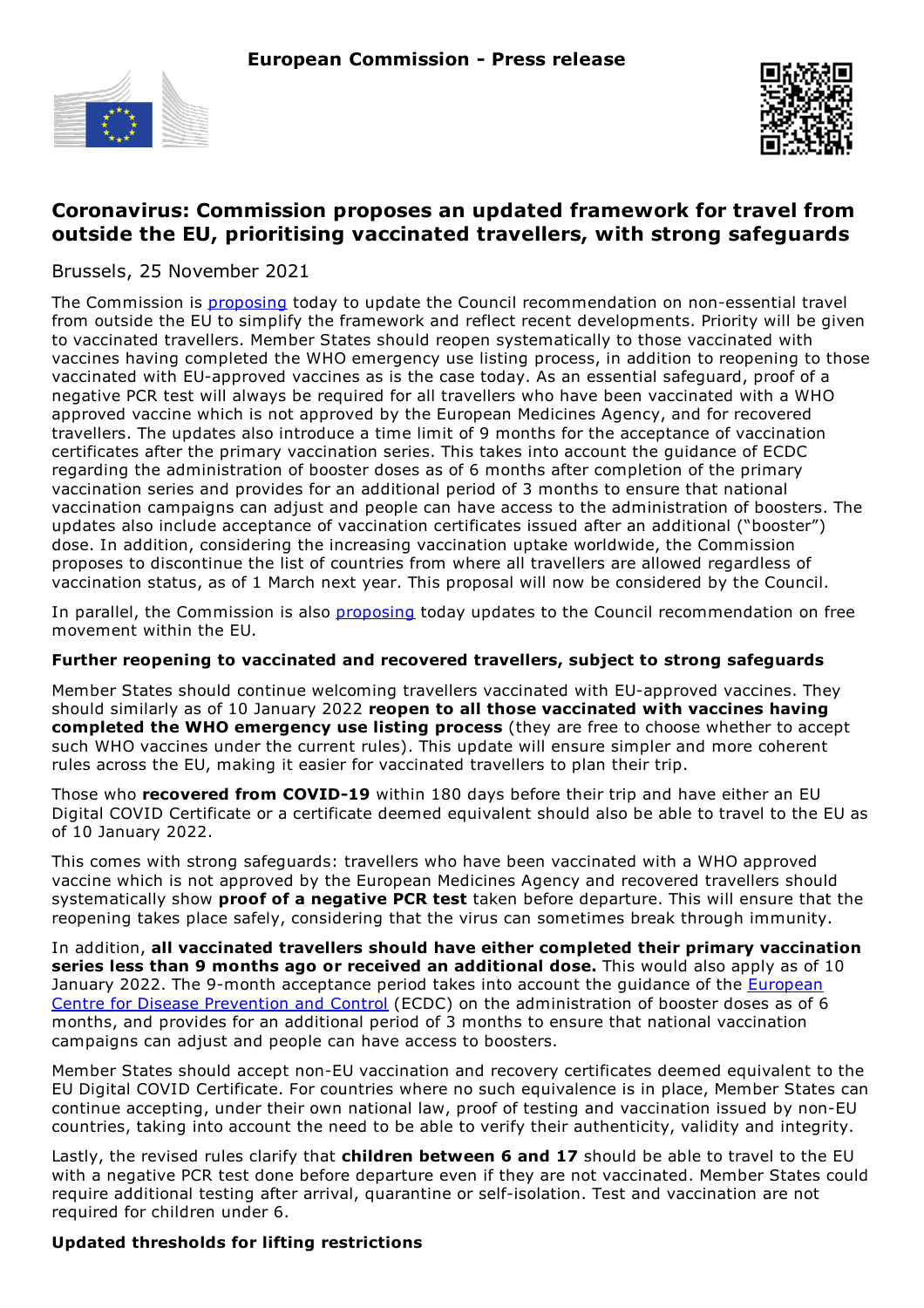Non-essential travel regardless of individual vaccination status is currently permitted from just over 20 countries with a good epidemiological situation. This list is decided by the Council on the basis of epidemiological criteria contained in the Council recommendation. The Commission is proposing to amend some of the current thresholds for including countries on the list as of 10 January 2022, and pending the application of the new and streamlined framework:

- **Small increase in the threshold of the 14-day cumulative COVID-19 case notification rate** (i.e. the total number of newly notified COVID-19 cases per 100 000 population) from 75 to 100. This means more countries could qualify for inclusion on the list. The adapted threshold would remain considerably below the current EU average, which is over 470.
- **Increase in the weekly testing rate** (i.e. the number of tests for COVID-19 infection per 100 000 population) **from 300 to 600**. This reflects the general increase in testing capacities and will help improve the reliability of data. The adapted threshold would also be below the current EU average, which stands above 5,000.

# **A streamlined approach as of 1 March 2022**

In light of expected progress in vaccination campaigns worldwide, the Commission proposes a streamlined approach as of 1 March 2022, fully dependent on the status of the traveller, and not on the country of departure: Member States should allow in only **vaccinated, recovered or essential travellers.** The **list of countries in a sufficiently good epidemiological situation** from where all travel should be possible should be **discontinued.**

Frequent updates to the list have made it difficult for travellers to plan their journeys. The new rules will provide greater clarity and visibility for travellers and will make the system more workable. With the increasing vaccination uptake worldwide, it also makes sense to lift travel restrictions based on a person's status rather than based on the country they are coming from. This change would only take place as of 1 March 2022 to give non-EU countries the time to further increase their vaccination rates. It would also be dependent on a prior assessment of the vaccination situation outside the EU.

# **Background**

EU Member States have agreed a common approach to travel to the European Union during the COVID-19 pandemic, which is set out in a Council recommendation. Under this approach, Member States have over the last months progressively reopened to vaccinated travellers. In addition to this, the Council also maintains and regularly updates a list of countries in a sufficiently good epidemiological situation from where all travel should be possible, regardless of vaccination status. Those who have an essential reason to come to Europe should also be able to travel. The categories of travellers with an essential function or need are listed in the Council recommendation (Annex II). EU citizens and long-term residents as well as their family members should be allowed to enter the EU.

The Council recommendation also includes an 'emergency brake' mechanism, allowing Member States to act quickly and in a coordinated manner to limit the risk of coronavirus variants entering the EU.

The Council recommendation covers all Member States (except Ireland), as well as the 4 non-EU states that have joined the Schengen area: Iceland, Liechtenstein, Norway and Switzerland. For the purpose of the travel restriction, these countries are covered in a similar way as the Member States.

In its [conclusions](https://www.consilium.europa.eu/en/press/press-releases/2021/10/22/european-council-conclusions-21-22-october-2021/) of 21-22 October 2021, the European Council called for further coordination to facilitate travel into the EU as well as free movement within the EU in light of the development of the epidemiological situation; and asked for a revision of the relevant Council recommendations.

The latest information on travel rules as [communicated](https://reopen.europa.eu/en/) by Member States are available on the Reopen EU website.

### **Next steps**

It is now for the Council to consider this proposal. A first discussion is scheduled at a meeting of the Council's Integrated Political Crisis Response taking place this afternoon.

Once the proposal is adopted by the Council, it will be for Member States to implement the measures set out in the recommendation.

### **For More Information**

[Proposal](https://ec.europa.eu/home-affairs/proposal-amending-council-recommendation-2020-912_en) for an amended Council recommendation on travel from outside the EU

[Factsheet](https://ec.europa.eu/commission/presscorner/detail/en/fs_21_6215) - Travel and health measures in the EU